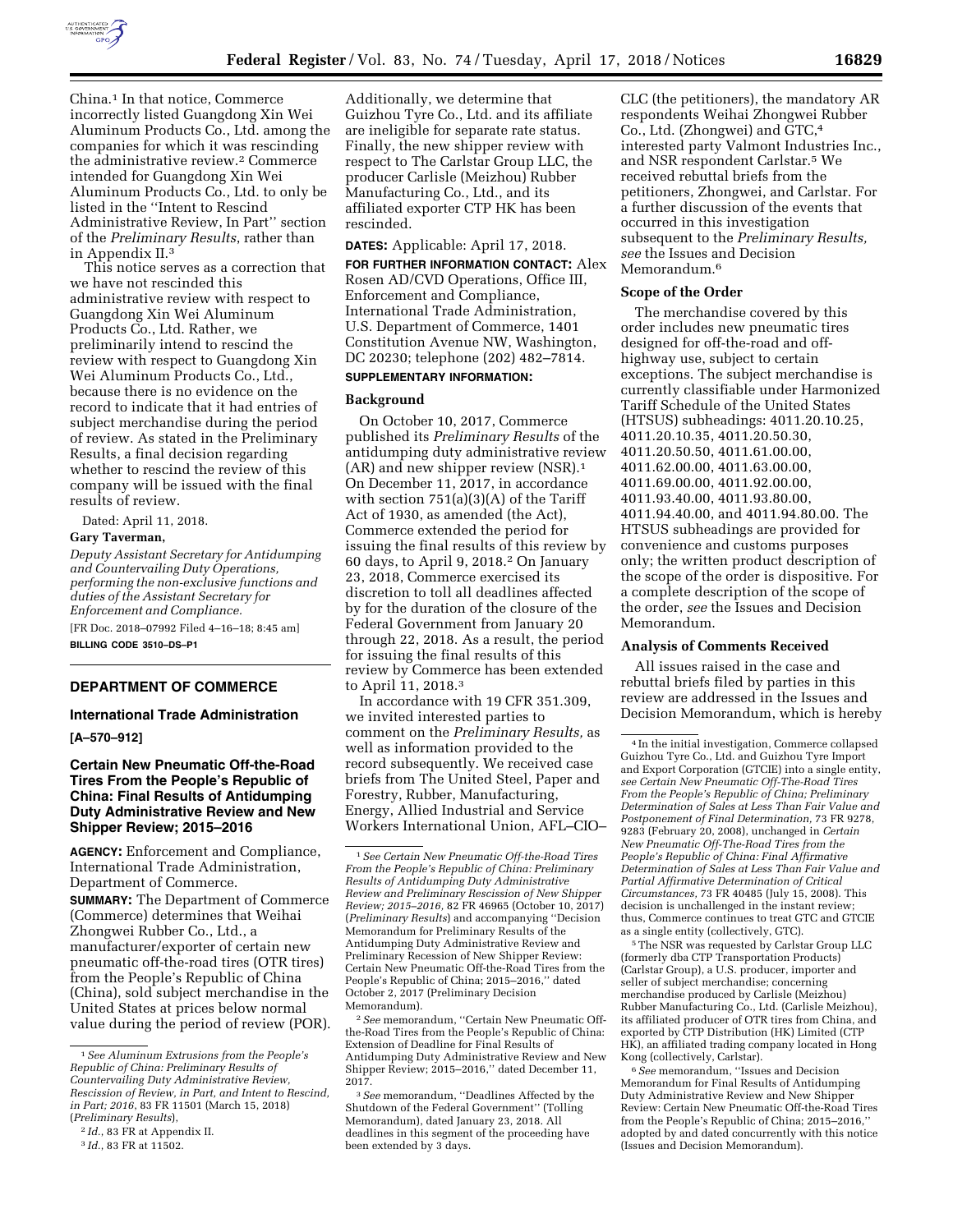adopted by this notice. A list of the issues that parties raised and to which we responded in the Issues and Decision Memorandum is attached in the Appendix to this notice. The Issues and Decision Memorandum is a public document and is on file electronically via Enforcement and Compliance's Antidumping and Countervailing Duty Centralized Electronic Service System (ACCESS). ACCESS is available to registered users at *[http://](http://access.trade.gov) [access.trade.gov](http://access.trade.gov)* and it is available to all parties in the Central Records Unit, room B8024 of the main Department of Commerce building. In addition, a complete version of the Issues and Decision Memorandum can be accessed directly on the internet at *[http://](http://enforcement.trade.gov/frn/index.html) [enforcement.trade.gov/frn/index.html.](http://enforcement.trade.gov/frn/index.html)*  The signed Issues and Decision Memorandum and electronic version of the Issues and Decision Memorandum are identical in content.

### **Recession of the New Shipper Review**

In accordance with 19 CFR 351.214(c), an exporter or producer may request an NSR within one year of the date on which subject merchandise was first entered, or withdrawn from warehouse, for consumption, or, if the exporter or producer cannot establish the date of the first entry, then the date on which it first shipped the merchandise for export to the United **States** 

As discussed in the Issues and Decision Memorandum and NSR Rescission Memorandum, Commerce finds that Carlstar's request for a new shipper review was not timely filed within one year of the date the subject merchandise produced and exported by Carlstar's predecessor was first entered into the United States, pursuant to 19 CFR  $351.214(c)$ . As a result, we determine that Carlstar's request did not meet the requirements of 19 CFR 351.214(c), and are rescinding the new shipper review for Carlstar. Because much of the factual information used in our analysis involves business proprietary information, a full discussion of the basis for our determination is set forth in the NSR Rescission Memorandum.

#### **Separate Rates**

In the *Preliminary Results,* we determined that Zhongwei, as well as two separate rate applicants, Qingdao

Qihang Tyre Co. Ltd. (Qihang) and Shandong Zhentai Group Co., Ltd. (Zhentai), were eligible for separate-rate status. We also preliminarily determined that GTC, as well as separate rate applicant Cheng Shin Rubber Industry Ltd. (Cheng Shin), and non-responsive respondent Qingdao Milestone Tyres Co. Ltd. (Milestone), were not eligible for a separate rate, and are, thus, part of the China-wide entity.8 We received no information since the issuance of the *Preliminary Results* that provides a basis for reconsidering these determinations, therefore, for the final results we continue to find that Zhongwei, Qihang, and Zhentai are eligible for separate rates and that GTC, Cheng Shin, and Milestone are ineligible for separate rates. Additionally, as a result of Commerce's rescission of the new shipper review with respect to Carlstar, and because Carlstar did not submit a separate rate application in the administrative review, it has not been granted a separate rate. For further discussion, *see*  Issues and Decision Memorandum at Comments 1 and 2.

#### **Rate for Non-Individually-Examined Separate Rate Companies**

The statute and Commerce's regulations do not address the establishment of a rate to be assigned to respondents not selected for individual examination when Commerce limits its examination of companies subject to the administrative review pursuant to section  $777A(c)(2)(B)$  of the Act. Generally, Commerce looks to section 735(c)(5) of the Act, which provides instructions for calculating the allothers rate in an investigation, for guidance when calculating the rate for respondents not individually examined in an administrative review. Section  $735(c)(5)(A)$  of the Act articulates a preference for not calculating an allothers rate using rates which are zero, *de minimis,* or based entirely on facts available.9 Accordingly, Commerce's usual practice has been to determine the dumping margin for companies not individually examined by averaging the weighted-average dumping margins for the individually examined respondents, excluding rates that are zero, *de minimis,* or based entirely on facts

available.10 In this review, we have calculated a weighted-average dumping margin for Zhongwei that is above *de minimis* and not based entirely on facts available. Therefore, consistent with Commerce's practice, we have assigned to Qihang and Zhentai the weightedaverage dumping margin calculated for Zhongwei as the separate rate for this review.

#### **Changes Since the Preliminary Results**

Based on an analysis of the comments received, we made certain calculation changes and revisions to the valuation of certain factors of production since the *Preliminary Results* with respect to Zhongwei's margin calculation. For further details on the changes made since the *Preliminary Results, see* the Issues and Decision Memorandum.11

In light of changes made since the *Preliminary Results* which altered Zhongwei's margin, we have updated the separate rate that assigned to Qihang and Zhentai.

## **Final Results of Review**

As a result of this administrative review, we determine that the following weighted-average dumping margins exist for the period September 1, 2015, through August 31, 2016:

| Exporter                                                                                          | Weighted-<br>average<br>dumping<br>margin<br>(percent) |
|---------------------------------------------------------------------------------------------------|--------------------------------------------------------|
| Weihai Zhongwei Rubber Co.,<br>ht I<br>Qingdao Qihang Tyre Co. Ltd<br>Shandong Zhentai Group Co., | 11.87<br>11.87                                         |
| l td                                                                                              | 11.87                                                  |

Additionally, as in the *Preliminary Results,* Commerce determines that GTC, Cheng Shin, and Milestone, are part of the China-wide entity.

11*See also,* memorandum, ''Final Results of the 2015–2016 Administrative Review of the Antidumping Duty Order on Certain New Pneumatic Off-The-Road Tires from the People's Republic of China: Surrogate Value Memorandum,'' dated concurrently with this notice, and memorandum, ''2015–2016 Administrative Review of the Antidumping Duty Order on Certain New Pneumatic Off-the-Road Tires from the People's Republic of China: Analysis of the Final Results Margin Calculation for Weihai Zhongwei Rubber Co., Ltd.,'' dated concurrently with this notice.

<sup>7</sup>*See* memorandum, ''New Pneumatic Off-the-Road Tires from the People's Republic of China: Final Analysis of Comments Regarding the Determination to Rescind the New Shipper Review,'' dated concurrently with this memorandum (NSR Final Rescission Memorandum).

<sup>8</sup>*See Preliminary Results,* 82 FR at 46966, and accompanying PDM at the ''Separate Rate Analysis'' section.

<sup>9</sup>*See Ball Bearings and Parts Thereof from France, Germany, Italy, Japan, and the United Kingdom: Final Results of Antidumping Duty Administrative Reviews and Rescission of Reviews in Part,* 73 FR 52823, 52824 (September 11, 2008), and accompanying Issues and Decision Memorandum at Comment 16.

<sup>10</sup>*See, e.g., Preliminary Determination of Sales at Less Than Fair Value and Partial Affirmative Determination of Critical Circumstances: Certain Polyester Staple Fiber from the People's Republic of China,* 71 FR 77373, 77377 (December 26, 2006), unchanged in *Final Determination of Sales at Less Than Fair Value and Partial Affirmative Determination of Critical Circumstances: Certain Polyester Staple Fiber from the People's Republic of China,* 72 FR 19690 (April 19, 2007).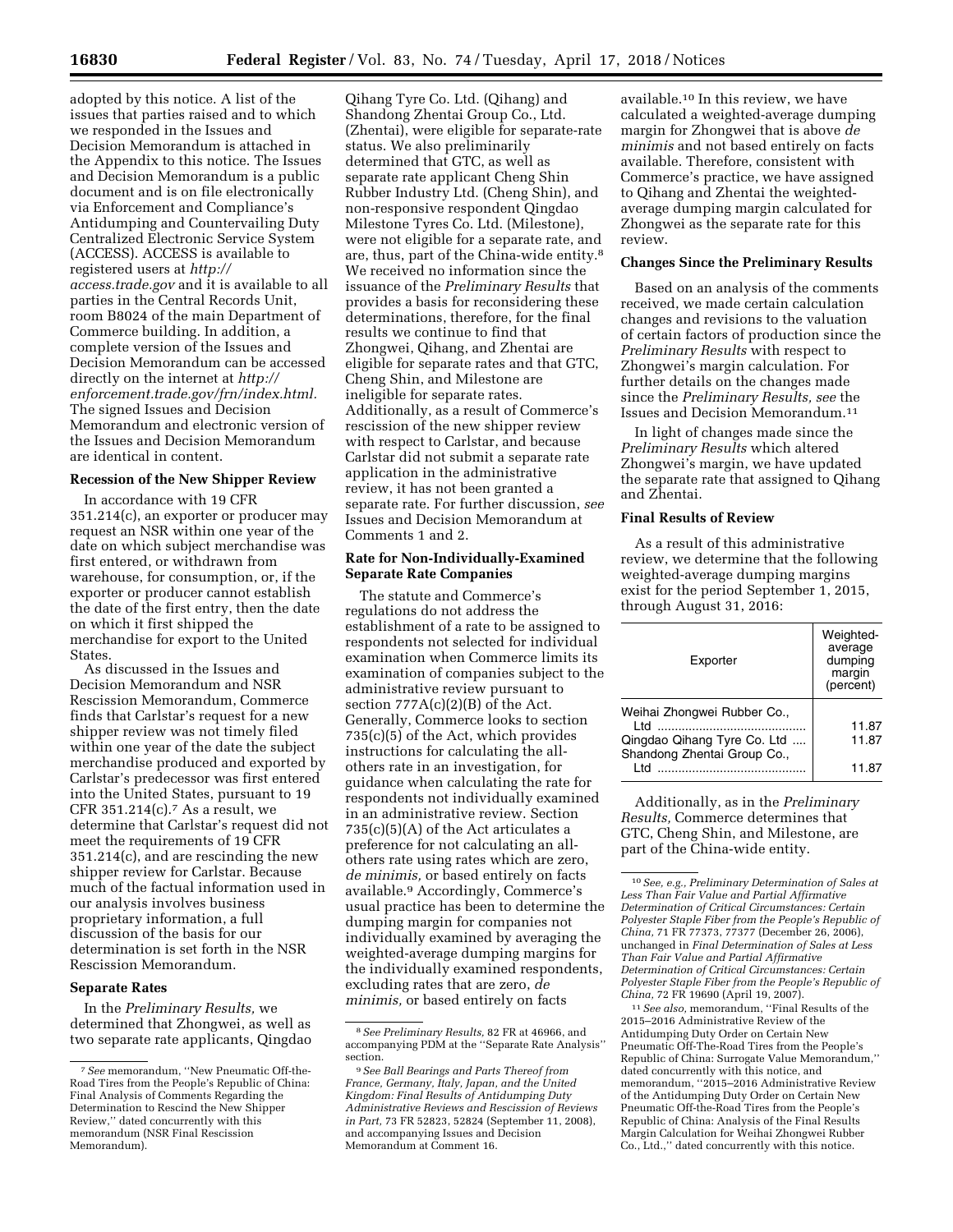#### **Disclosure**

We intend to disclose the calculations performed regarding these final results within five days of the date of publication of this notice to parties in this proceeding, in accordance with 19 CFR 351.224(b).

## **Assessment Rates**

Commerce shall determine, and CBP shall assess, antidumping duties on all appropriate entries covered by this review pursuant to section 751(a)(2)(C) of the Act and 19 CFR 351.212(b)(1).12 Commerce intends to issue assessment instructions directly to CBP 15 days after the date of publication of these final results of administrative review.

For Zhongwei, Commerce will calculate importer-specific assessment rates on the basis of the ratio of the total amount of dumping calculated for the importer's examined sales to the total entered value of sales, in accordance with 19 CFR 351.212(b)(1). For customers or importers of Zhongwei for which we do not have entered values, we calculated importer- (or customer-) specific antidumping duty assessment amounts based on the ratio of the total amount of dumping duties calculated for the examined sales of subject merchandise to the total sales quantity of those same sales.13 For customers or importers of Zhongwei for which we received entered-value information, we have calculated importer- (or customer- ) specific antidumping duty assessment rates based on importer- (or customer-) specific *ad valorem* rates.14 Where an importer- or (customer-) specific *ad valorem* rate is greater than *de minimis,*  Commerce will instruct CBP to collect the appropriate duties at the time of liquidation.<sup>15</sup>

For the non-examined separate rate companies, we will instruct CBP to liquidate all appropriate entries at 11.87 percent, which is equal to the weightedaverage dumping margin assigned to Zhongwei.

For those entities that are subject to this review that Commerce has determined are part of the China-wide entity (*i.e.,* GTC, Cheng Shin and Milestone), we will instruct CBP to liquidate all appropriate entries at the China-wide rate of 105.31 percent.16

Pursuant to a refinement in Commerce's non-market economy (NME) practice, for entries that were not reported in the U.S. sales databases submitted by companies individually examined during this review, Commerce will instruct CBP to liquidate such entries at the China-wide rate.17 In addition, if Commerce determines that an exporter under review had no shipments of subject merchandise, any suspended entries that entered under that exporter's case number (*i.e.,* at that exporter's rate) will be liquidated at the China-wide rate.

Because we are rescinding the new shipper review of Carlstar, we have not made a determination as to whether Carlstar qualifies for a separate rate. Therefore, Carlstar will remain part of the China-wide entity and, accordingly, any entries covered by this new shipper review will be assessed at the Chinawide rate.

### **Cash Deposit Requirements**

The following cash deposit requirements will be effective for all shipments of the subject merchandise entered, or withdrawn from warehouse, for consumption on or after the publication date of the final results of this administrative review, as provided by section  $751(a)(2)(C)$  of the Act:  $(1)$ For the exporters listed above, the cash deposit rate will be equal to the weighted-average dumping margin identified in the ''Final Results'' section of this notice, above; (2) for previously investigated or reviewed Chinese and non-Chinese exporters that are not under review in this segment of the proceeding but that received a separate rate in a previous segment, the cash deposit rate will continue to be the exporter-specific rate (or exporterproducer chain rate) published for the most recently completed segment of this proceeding in which the exporter was reviewed; (3) for all Chinese exporters of subject merchandise which have not been found to be entitled to a separate rate, the cash deposit rate will be the China-wide rate of 105.31 percent; and (4) for all non-China exporters of subject merchandise which have not received their own rate, the cash deposit rate will be the rate applicable to the China exporter(s) that supplied that non-China exporter. These cash deposit requirements, when imposed, shall remain in effect until further notice.

Because we did not calculate a dumping margin for Carlstar or grant Carlstar a separate rate in this new shipper review, as noted above, we find that Carlstar continues to be part of the China-wide entity. The cash deposit rate for the China-wide entity is 105.31 percent. These cash deposit requirements shall remain in effect until further notice.

### **Notification to Importers**

This notice serves as a final reminder to importers of their responsibility under 19 CFR 351.402(f)(2) to file a certificate regarding the reimbursement of antidumping and/or countervailing duties prior to liquidation of the relevant entries during this review period. Failure to comply with this requirement could result in the Secretary's presumption that reimbursement of the antidumping and/ or countervailing duties occurred and the subsequent assessment of double antidumping duties.

## **Administrative Protective Order**

This notice also serves as a reminder to parties subject to administrative protective order (APO) of their responsibility concerning the return or destruction of proprietary information disclosed under the APO in accordance with 19 CFR 351.305(a)(3), which continues to govern business proprietary information in this segment of the proceeding. Timely written notification of the return/destruction of APO materials or conversion to judicial protective order is hereby requested. Failure to comply with the regulations and terms of an APO is a violation which is subject to sanction.

We are issuing and publishing these final results of administrative review in accordance with sections 751(a)(1) and 777(i) of the Act.

Dated: April 11, 2018.

#### **Gary Taverman,**

*Deputy Assistant Secretary for Antidumping and Countervailing Duty Operations, performing the non-exclusive functions and duties of the Assistant Secretary for Enforcement and Compliance.* 

### **Appendix—Issues and Decision Memorandum**

- I. Summary
- II. Background
- III. Scope of the Order
- IV. Changes since the *Preliminary Results*
- V. Discussion of the Issues Comment 1: Carlstar's Eligibility for a New Shipper Review (NSR)
- Comment 2: GTC's Separate Rate Eligibility
- A. The Statutory Authority to Issue a
- Country-Wide Rate
- B. The Presumption of Chinese Government Control

<sup>12</sup>*See Antidumping Proceeding: Calculation of the Weighted-Average Dumping Margin and Assessment Rate in Certain Antidumping Duty Proceedings; Final Modification,* 77 FR 8103 (February 14, 2012) (*NME Antidumping Proceedings*).

<sup>13</sup>*See* 19 CFR 351.212(b)(1).

<sup>14</sup> *Id.* 

<sup>15</sup>*See* 19 CFR 351.212(b)(1).

<sup>16</sup>The China-wide rate was determined in *Certain New Pneumatic Off-the-Road Tires from the* 

*People's Republic of China: Final Results of Antidumping Duty Administrative Review; 2012– 2013,* 80 FR 20197 (April 15, 2015).

<sup>17</sup>*See Non-Market Economy Antidumping Proceedings: Assessment of Antidumping Duties,* 76 FR 65694 (October 24, 2011).